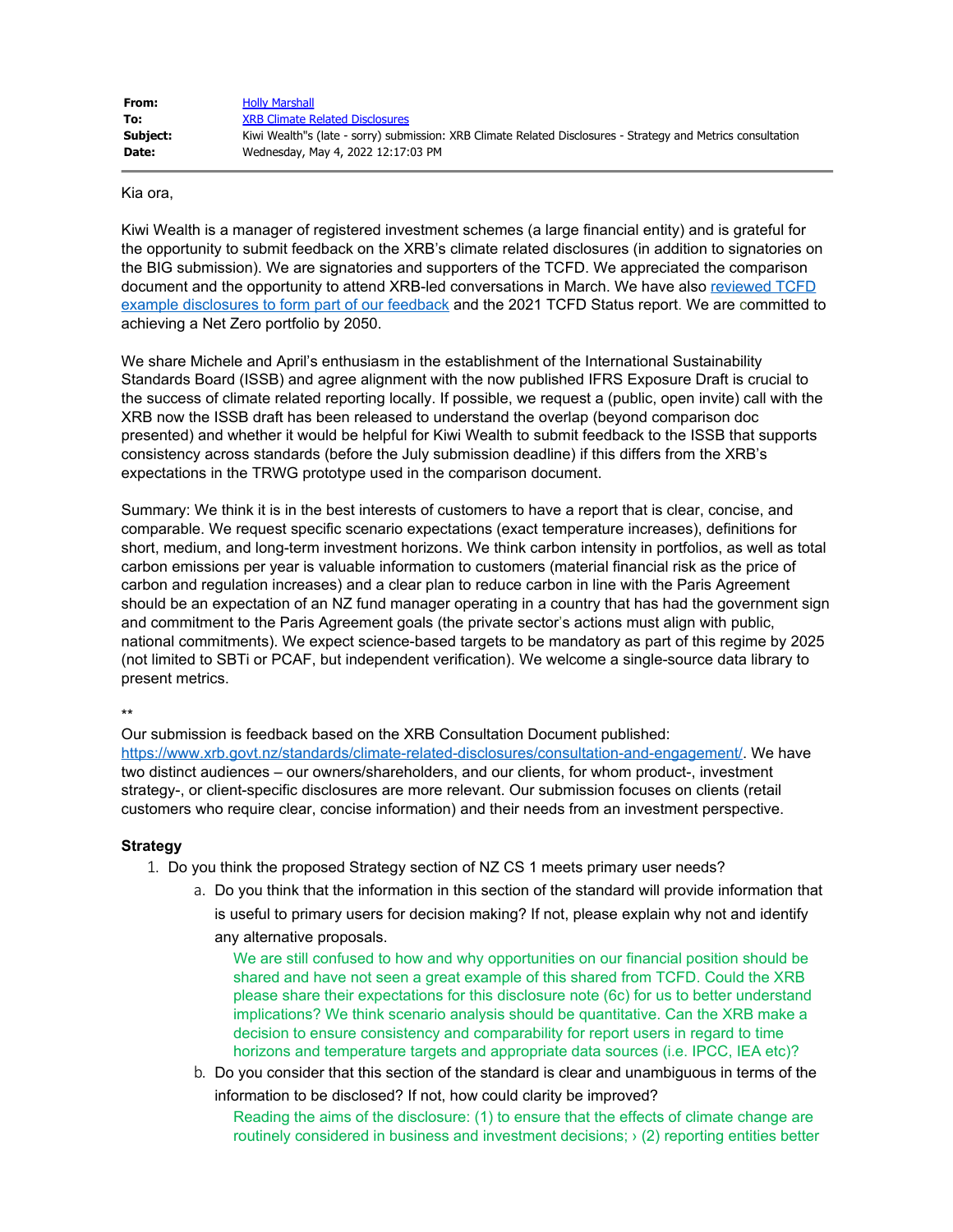demonstrate responsibility and foresight in their consideration of climate-related risks and opportunities; and (3) to lead to a more informed market, a more efficient allocation of capital, and to smooth the transition to a more sustainable, low-emissions economy. The intention reads to be a low/zero emission economy, yet there is zero expectation on the fund managers to explicitly plan for low/zero emissions in their portfolio. Further prescription of this outcome should be stressed.

c. Do you consider that this section of the standard is adequately comprehensive and achieves the right balance between prescriptiveness and principles-based disclosures? If not, what should be removed or added to achieve a better balance?

No specific comment – we are in support of clear and concise. If it's not of use to our customers (many retail Kiwi Saver members) we do not see value in producing.

2. Do you agree that a standalone disclosure describing the entity's business model and strategy is necessary? Why or why not?

Yes, necessary to help customers understand their fund manager. This shouldn't be timeintensive or punitive as the fund manager will already have published/recorded this information.

3. Do you agree that we should not prescribe which global mean temperature increase scenario(s) should be used to explore higher physical risk scenarios (such as 2.7°C and/or 3.3°C or by using Representative Concentration Pathways (RCP) such as RCP4.5 or 6), but rather leave this more open by requiring a 'greater than 2°C scenario'? Why or why not?

We encourage prescription in scenarios, and trust the XRB to apply the right (but specific) number above 2°C. As an aside we think 2.7 sounds reasonable for the first reporting period and could be reviewed in 2-5 years.

- 4. We do not require transition plans to be tied to any particular target such as net zero and/or 1.5°C, but that entities will be free to disclose this if they have done so. Do you agree? Why or why not? We disagree and think prescription makes sense for the end user – for customers to read, review and compare reports/strategies of fund managers. NZ's government has committed to the Paris Agreement, and we feel every fund manager operating in this country should have a transition plan tied to the key aspects of the agreement.
- 5. Do you have any views on the defined terms as they are currently proposed? No views, definitions seem accurate – we do see benefit in fund managers having access and applying the same GHG emissions data set. If possible internal emissions price should be consistent, base year should be defined (we suggest 2015) and time horizons should be set. This will help customers compare and help us educate and explain our targets and metrics publicly.
- 6. The XRB has identified adoption provisions for some of the specific disclosures in NZ CS 1:
	- a. Do you agree with the proposed first-time adoption provisions? Why or why not? No, we find this contradictory and confusing and adoption will be best pursued with two consistent standards. We think it would be best if the XRB provided feedback to individual fund managers not meeting expectations in 2024 and apply discretion in noncompliance for the first year rather than expect people to change patterns once set.
	- b. In your view, is first-time adoption relief needed for any of the other disclosure requirements? Please specify the disclosure and provide a reason. (c) If you are requesting further first-time adoption relief, what information would you be able to provide in the interim?

No, we do not request first-time adoption relief and feel the timeline and existing TCFD reports, collective and collaborative approach by the XRB should ensure entities are prepared for accurate reporting.

## **Metrics and Targets**

- 7. Do you think the proposed Metrics and Targets section of NZ CS 1 meets primary user needs?
	- a. Do you think that the information in this section of the standard will provide information that is useful to primary users for decision making? If not, please explain why not and identify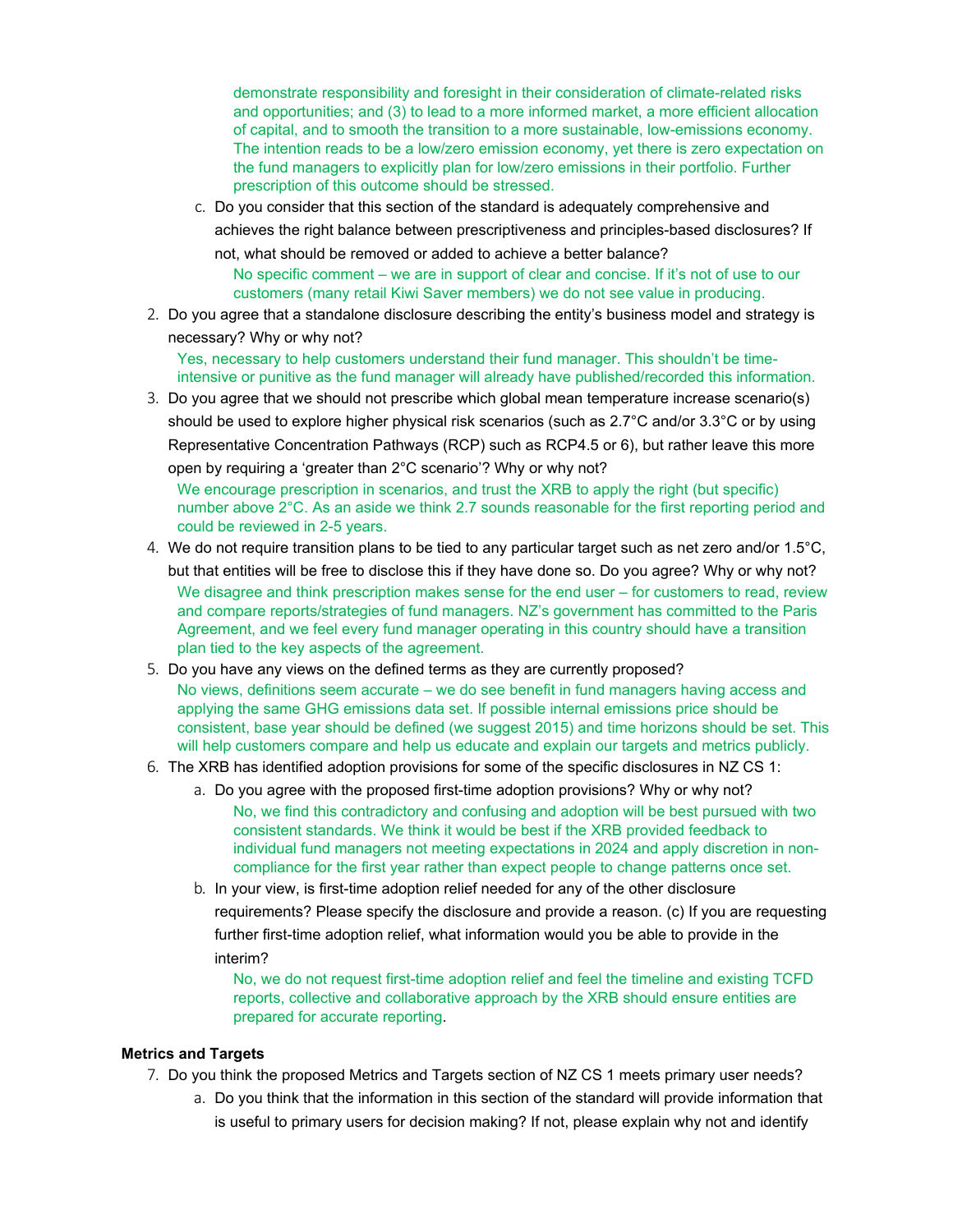any alternative proposals.

We recommend the XRB is **more** prescriptive in the metrics and targets they expect fund managers to report financial, climate-related figures and time periods on. We see benefit in producing metrics on outcomes from engagement. While sticking to a strategy that ignores vast swathes of the investment universe that is carbon intensive may look good in a report, it would be more valuable to customers (and shareholders/owners) to understand the ability of a fund manager to ensure the transition to a low-carbon economy is realised.

b. Do you consider that this section of the standard is clear and unambiguous in terms of the

information to be disclosed? If not, how could clarity be improved?

We see little benefit for customers if risks and opportunities are referenced in broad terms (i.e. not disclosing competitively sensitive strategies) and prefer metrics aligned with the 2020 TCFD Implementing guide which recommends "taking into consideration the useful life of the organization's asset or infrastructure) which would help customers identify whether stranded assets / hard-to-abate sectors were present in their fund (for example).

c. Do you consider that this section of the standard is adequately comprehensive and achieves the right balance between prescriptiveness and principles-based disclosures? If

not, what should be removed or added to achieve a better balance?

Engagement outcomes, reference to climate mitigation strategies/scenarios and specific definitions for short, medium and long term outlook would be welcome additions.

8. We have not specified industry-specific metrics. The guidance will direct preparers where to look for industry-specific metrics. Do you believe this is reasonable or do you believe we should include a list of required metrics by industry? If so, do you believe we should use the TCFD recommendations or follow the TRWG prototype?

For consistency and to ensure customers can compare we think it would make sense to follow TCFD metrics, but support TRWG as well (although we are less familiar with these personally and this may require more education, but if XRB feels TRWG will be adopted globally, broadly in investment decisions we trust XRB guidance).

9. We will require disclosure of scope 3 value chain emissions as part of this standard. Are there areas (particularly in your scope 3 value chain) where there are impediments to measuring at present? If so, what are these areas and when do you think it might be possible to measure these areas?

Could the XRB consider providing a consistent approach to scope 3 by providing or organizing group sub to CDP or equivalent data (or speak with other government entities in case a ghg data library is being built)?

10. Paragraphs 8, 9 and 10 contain specific requirements relating to the disclosure of GHG emissions to facilitate the conduct of assurance engagements in line with the requirement of section 461ZH of the Financial Markets Conduct Act. Do you have any observations or concerns about these proposed requirements?

We are in support of disclosure of GHG emissions, both total produced by funds and intensity. This would also help quell greenwashing concerns by customers if combined with decarbonization investor engagement outcomes (both qual and quantitative).

- 11. Do you have any views on the defined terms as they are currently proposed? No views. We note there is no reference to stranded assets, oil reserves or mitigation strategies, we don't want to overcomplicate the disclosures, but feel these are materially relevant factors to customers deciding where to invest their money.
- 12. The XRB has proposed not providing first-time adoption provisions for the Metrics and Targets section of NZ CS 1. Do you agree? Why or why not?

We agree, provisions are unnecessary and counter-intuitive to clear, concise and consistent

13. The XRB proposes that the minimum level of assurance for GHG emissions be set at limited